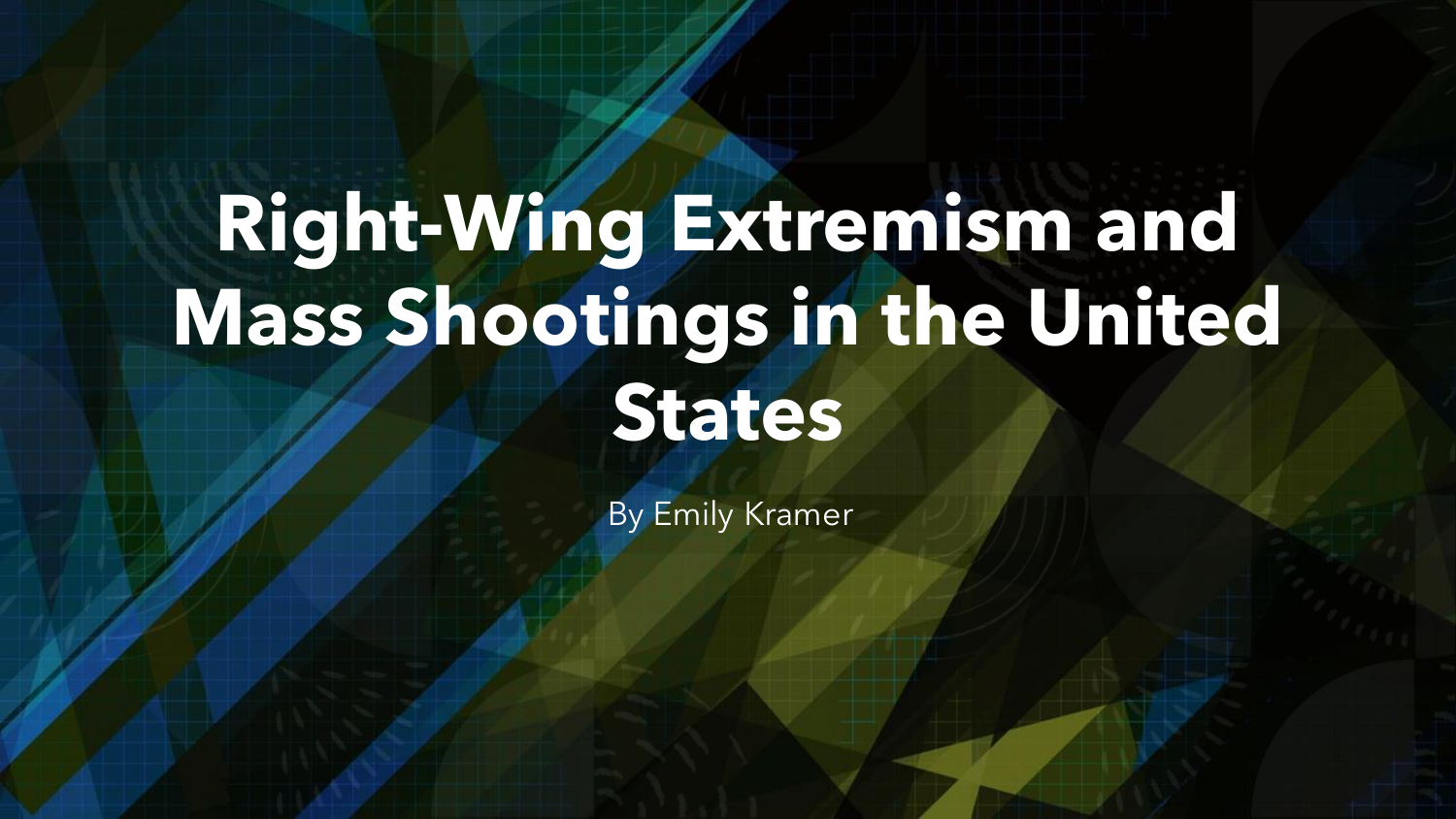#### **Research Question**

To what extent has the rise of online platforms, coupled with the shift in leadership from Obama to Trump contributed to the increase of mass shootings perpetrated by right-wing extremists in America since 2015?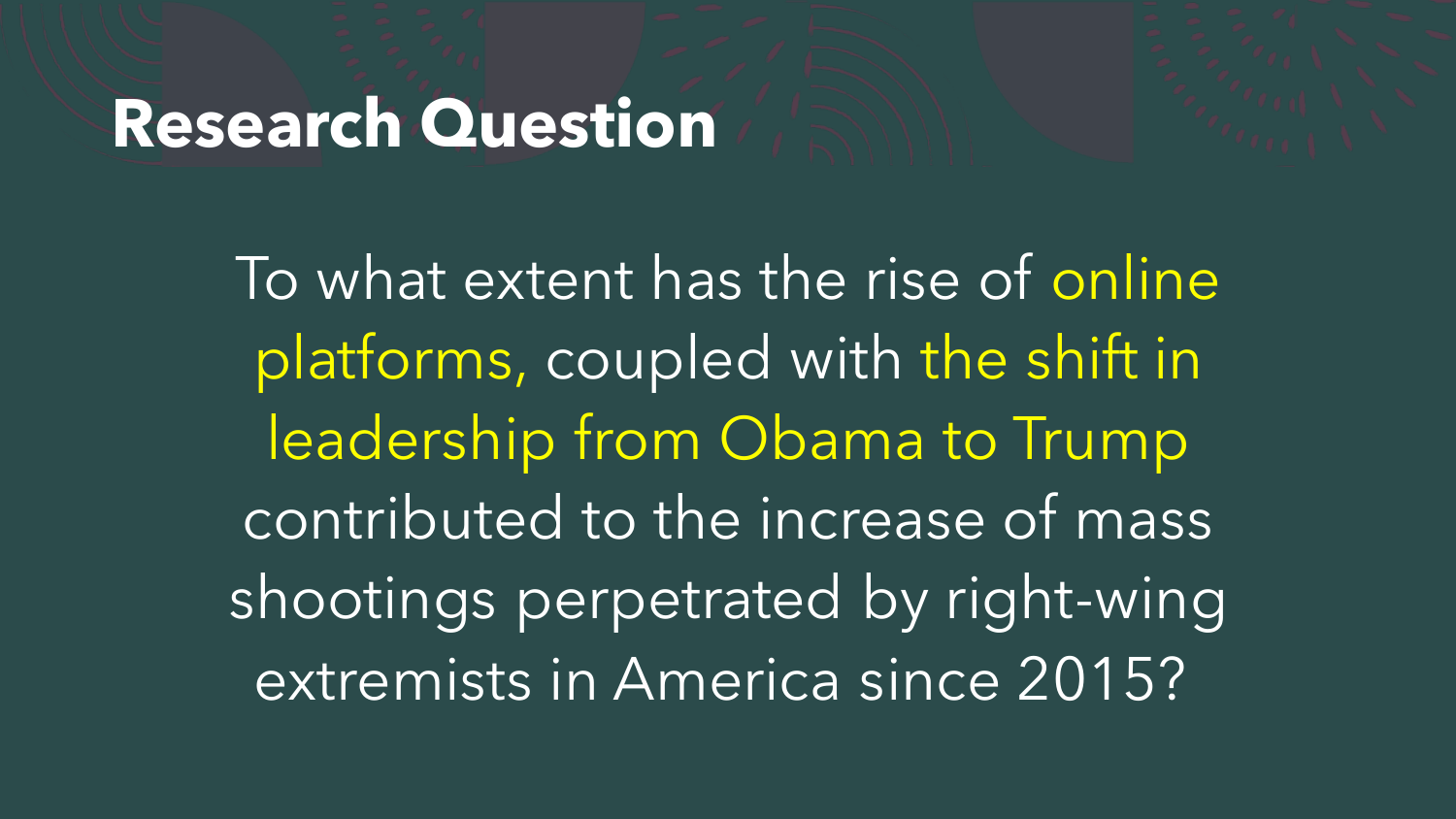#### **Definition of Right-Wing Extremism**

A reaction to perceptions of negative change [that] aims to revert fundamental features of the political system to some imagined past state.

Samuel Jackson, *Oath Keepers*.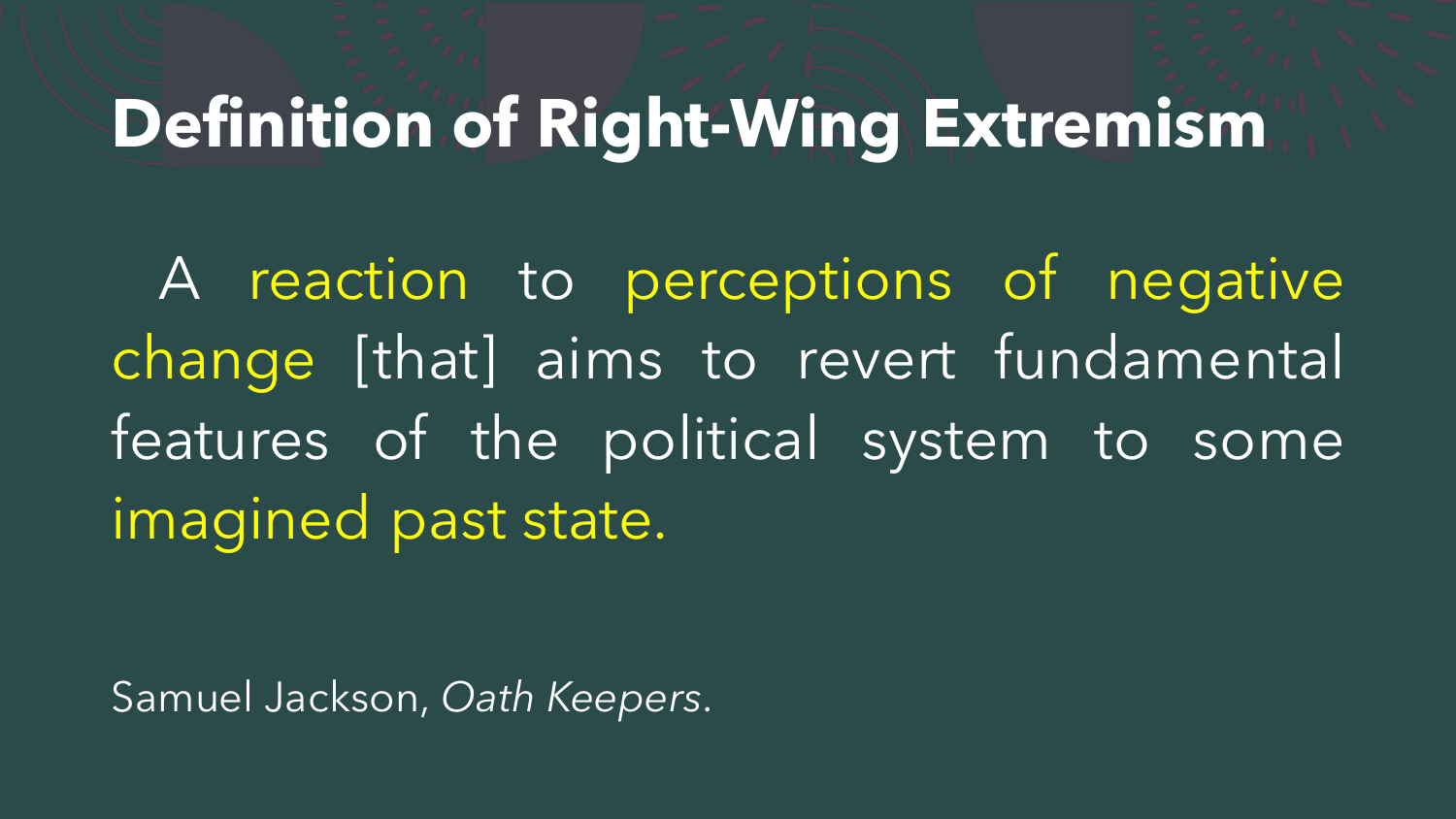#### **Threat of Right-Wing Extremist Violence from 2008-2017**

#### MURDER AND EXTREMISM IN THE U.S.

(all movements)

Islamic Extremism



Domestic Extremist-Related Killings in the U.S. by Perpetrator Affiliation (2008-2017)



responsible for vast majority of extremistrelated murders over last decade

 $3%$ 

Note: Total deaths Include both ideologically and non-ideologically motivated killings

Source: Anti-Defamation League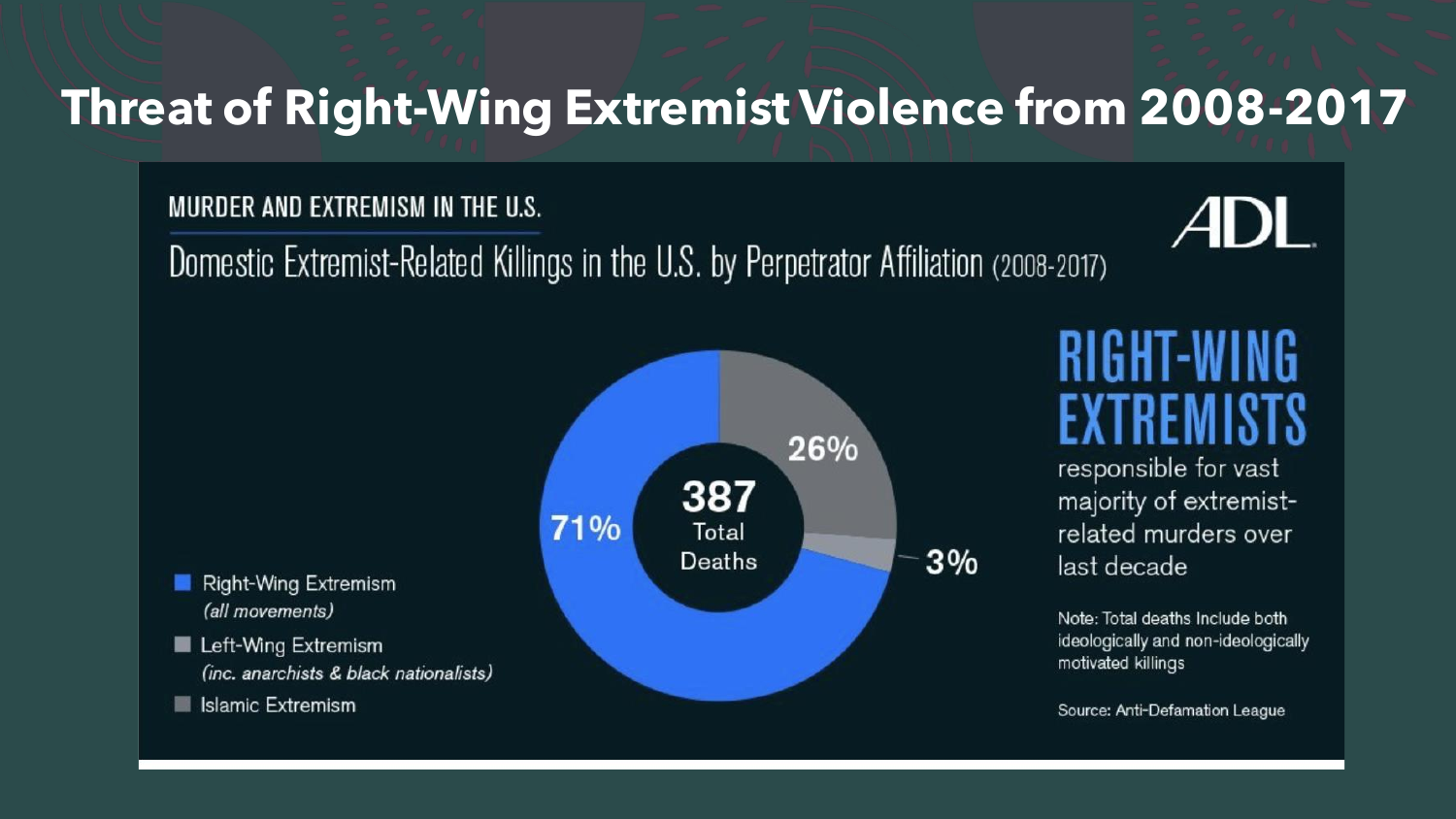#### **Definition of Mass Shooting**

A minimum of four victims shot (either fatally or not) excluding any shooter killed or injured in the attack

The Gun Violence Archive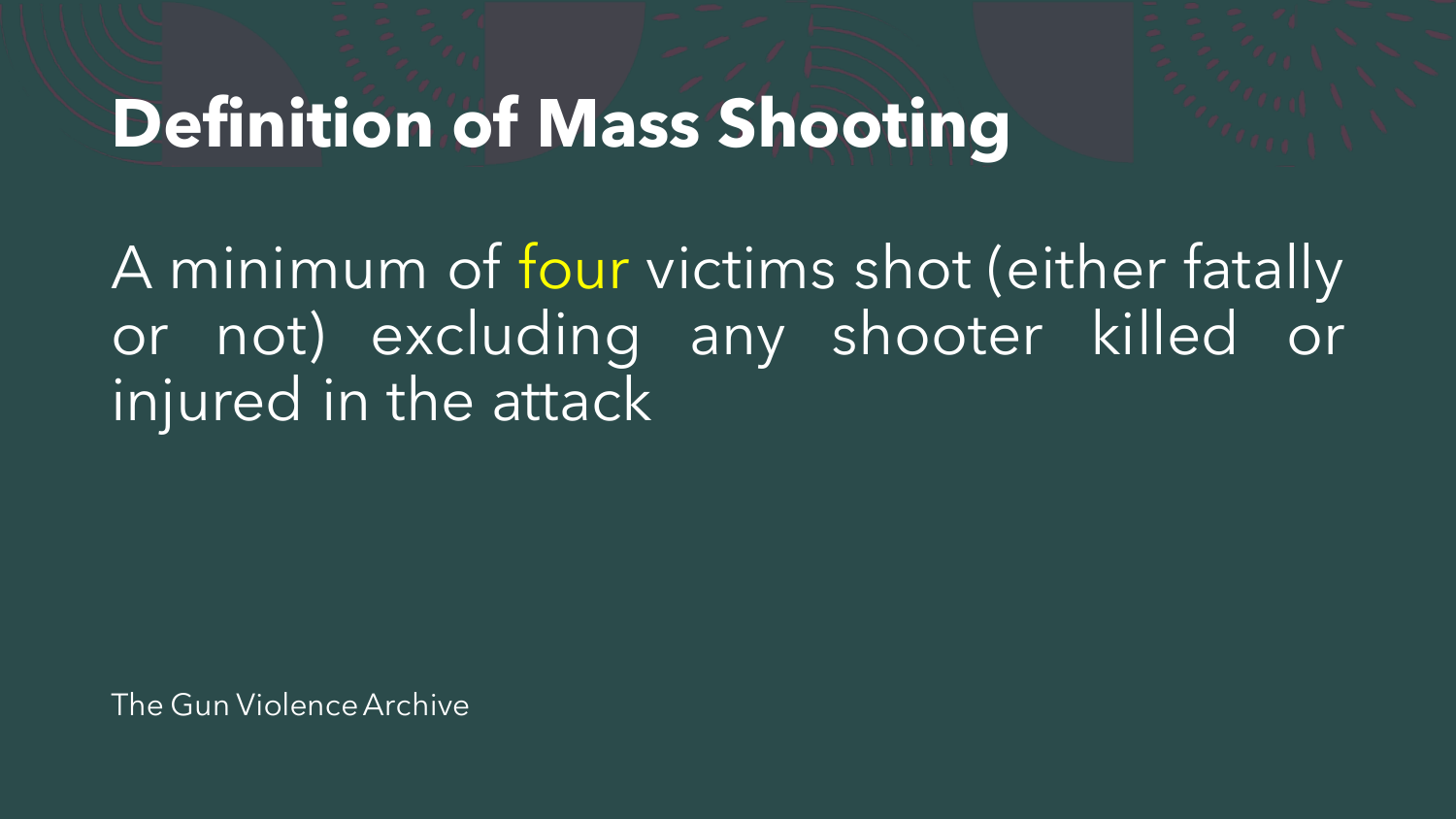#### **Mass Shootings in America from 2014-2019**

| <b>GVA - SIX YEAR REVIEW</b>              | 2014   | 2015   | 2016   | 2017   | 2018   | 2019           |
|-------------------------------------------|--------|--------|--------|--------|--------|----------------|
| Deaths - Willful, Malicious, Accidental   | 12,418 | 13,537 | 15,112 | 15,679 | 14,789 | 15,208         |
| Suicides by Gun                           | 21,386 | 22,018 | 22,938 | 23,854 | 24,432 | <b>PENDING</b> |
| Injuries - Willful, Malicious, Accidental | 22,779 | 27,033 | 30,666 | 31,265 | 28,233 | 29,501         |
| Children [age 0-11] Killed or Injured     | 603    | 695    | 671    | 733    | 670    | 692            |
| Teens [aged 12-17] Killed or Injured      | 2,318  | 2,695  | 3,140  | 3,256  | 2869   | 3,068          |
| <b>Mass Shooting</b>                      | 269    | 335    | 382    | 346    | 337    | 417            |
| Murder-Suicides                           | 624    | 530    | 549    | 608    | 621    | 614            |
| Defensive Use [DGU]                       | 1,531  | 1,393  | 2,001  | 2,107  | 1888   | 1,547          |
| <b>Unintentional Shootings</b>            | 1,605  | 1,969  | 2,202  | 2,039  | 1662   | 1,837          |

©2020 - GUN VIOLENCE ARCHIVE

GVA

Number of Deaths, Injuries, Children, Teens killed/injured [actual numbers] Mass Shooting, Murder-suicides, Defensive Use, Unintentional Shooting [number of incidents]

Suicide numbers supplied by CDC End of Year Report [actual numbers]

**@gundeaths** www.gunviolencearchive.org www.facebook.com/gunviolencearchive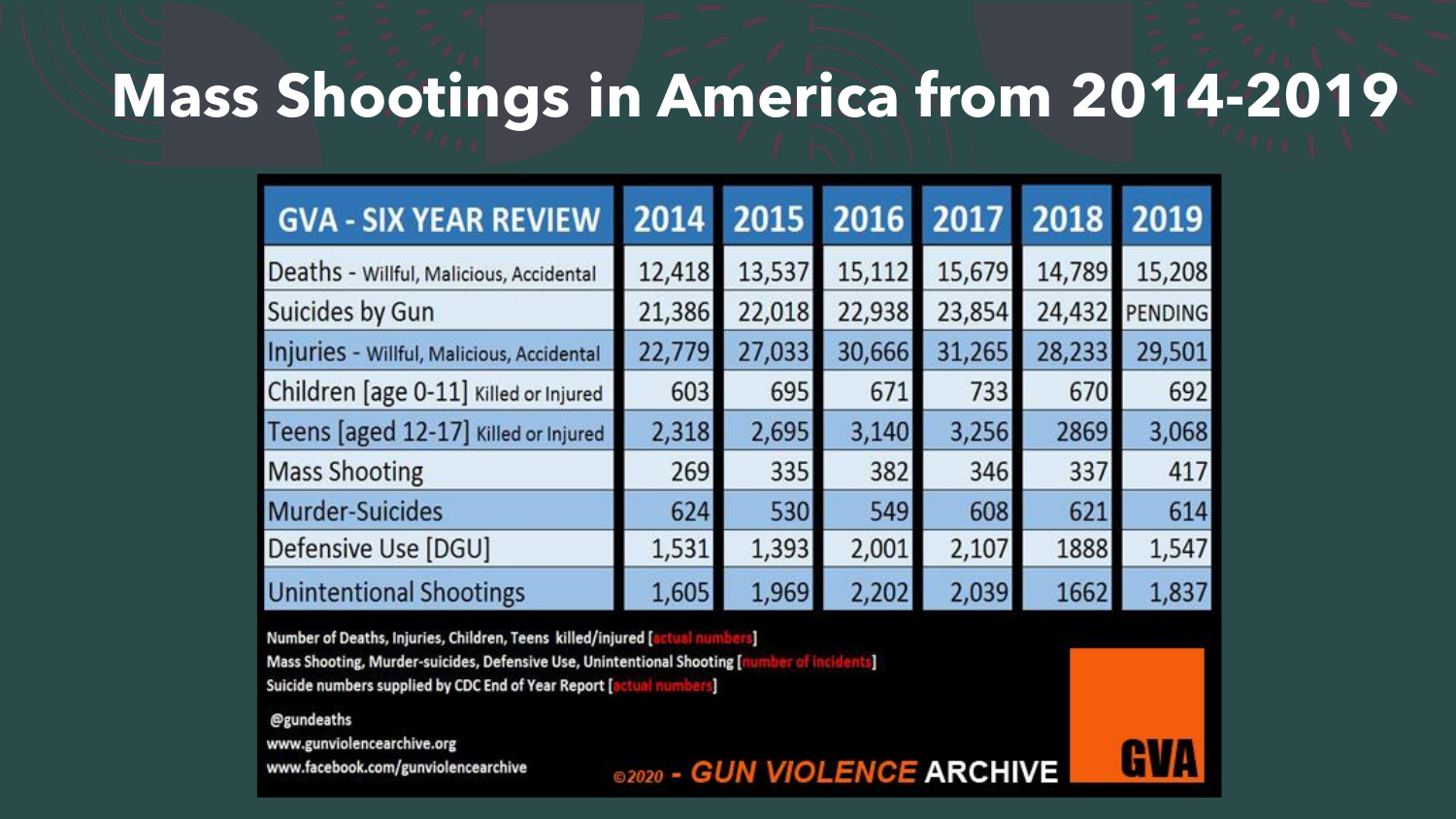# **Hypothesis**

The change in presidency from Obama to Trump coupled with the resources that online platforms present for extremist groups caused the uptick in right-wing extremist mass shootings.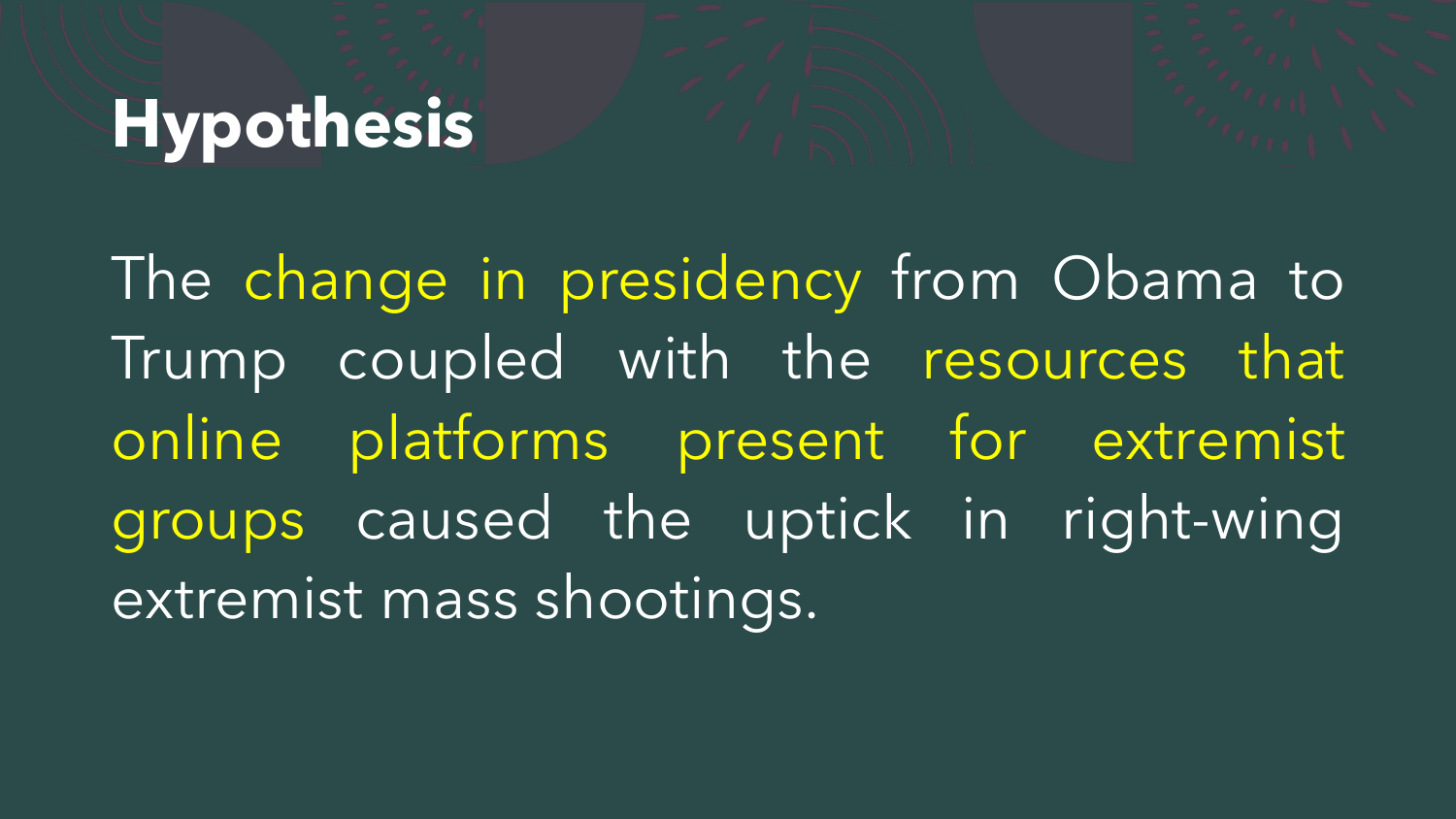# **Methodology**

- Process tracing using causal mechanisms, "a theory of a system of interlocking parts that transmits causal forces between a cause (or a set of causes) and an outcome"
- X= causal condition
- $\sqrt{\bullet}\,Y=\overline{\textrm{outcome}}$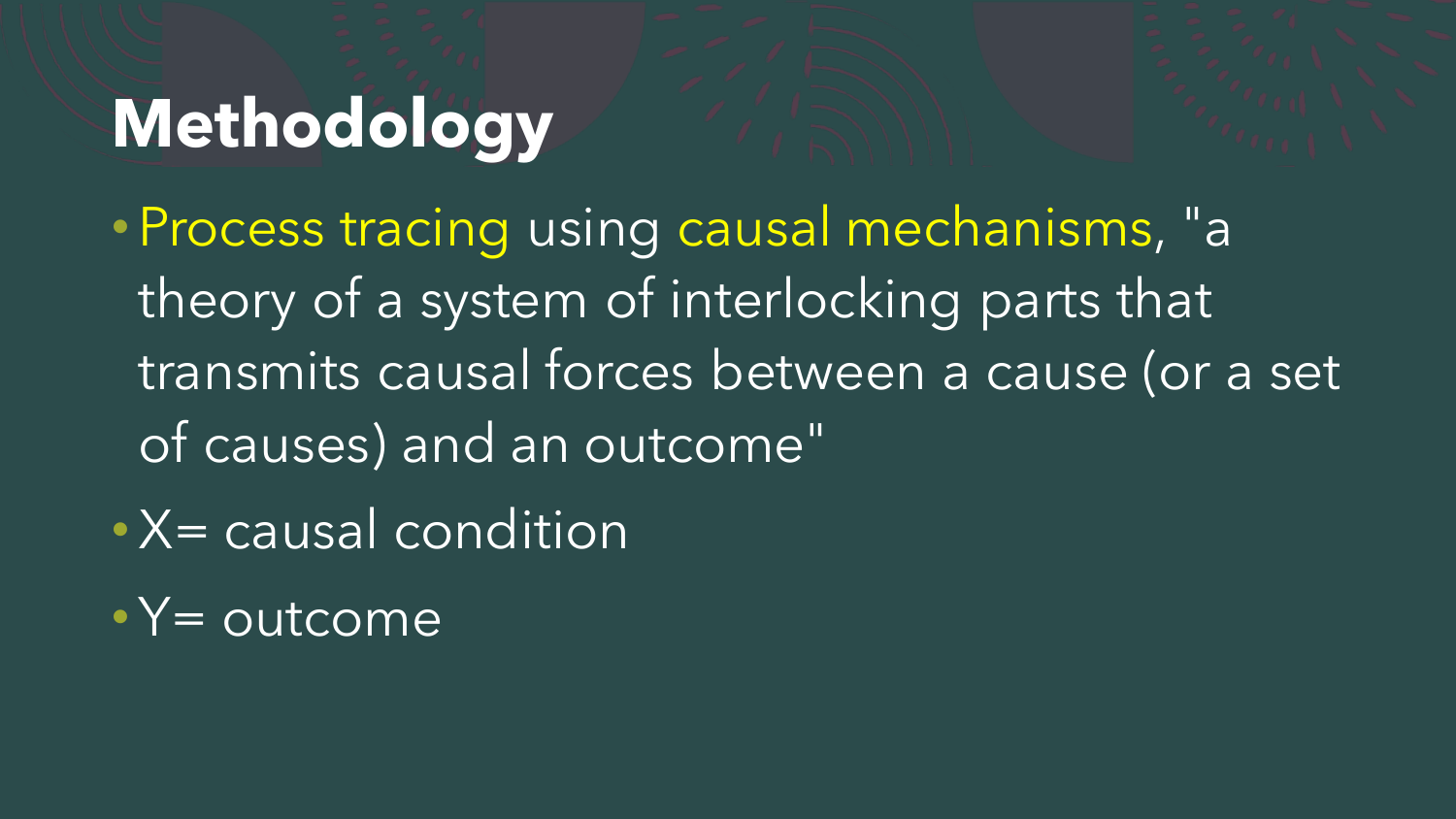**El Paso Mass Shooting** •When: August 3rd, 2019 •Where: Walmart in El Paso, Texas

•Victims: 22 killed, 24 injured • Targets: Hispanic individuals ? •Perpetrator: Patrick Crusius

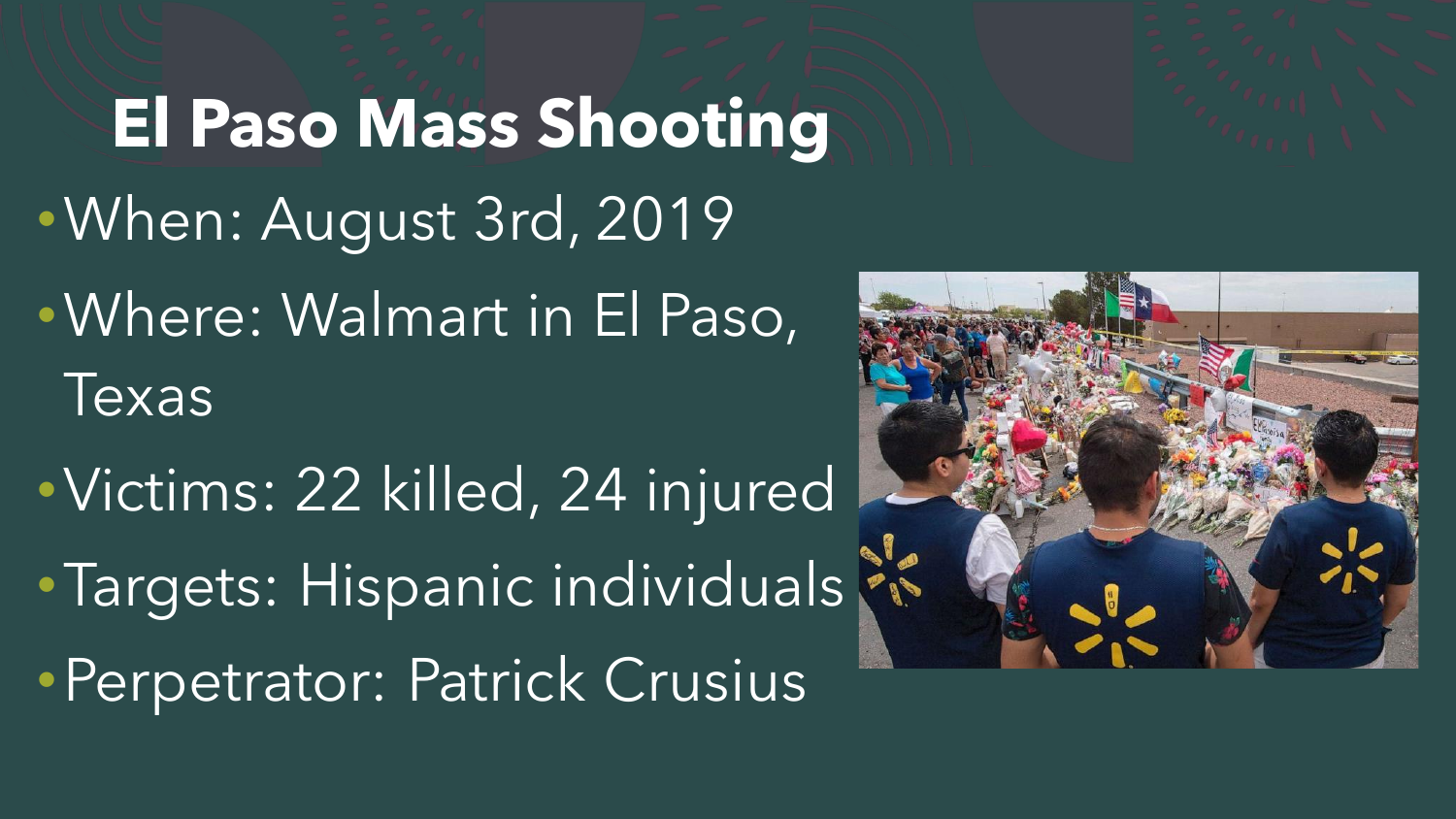## **Case Study, Patrick Crusius**

- X= Crusius' belief that immigrants are a threat to America and therefore should be eradicated
- Y= The enactment of Crusius' beliefs during the El Paso massacre.
- A: Crusius' perceived threat under Obama
- B: The proliferation of online platforms
- C: Trump's campaign and election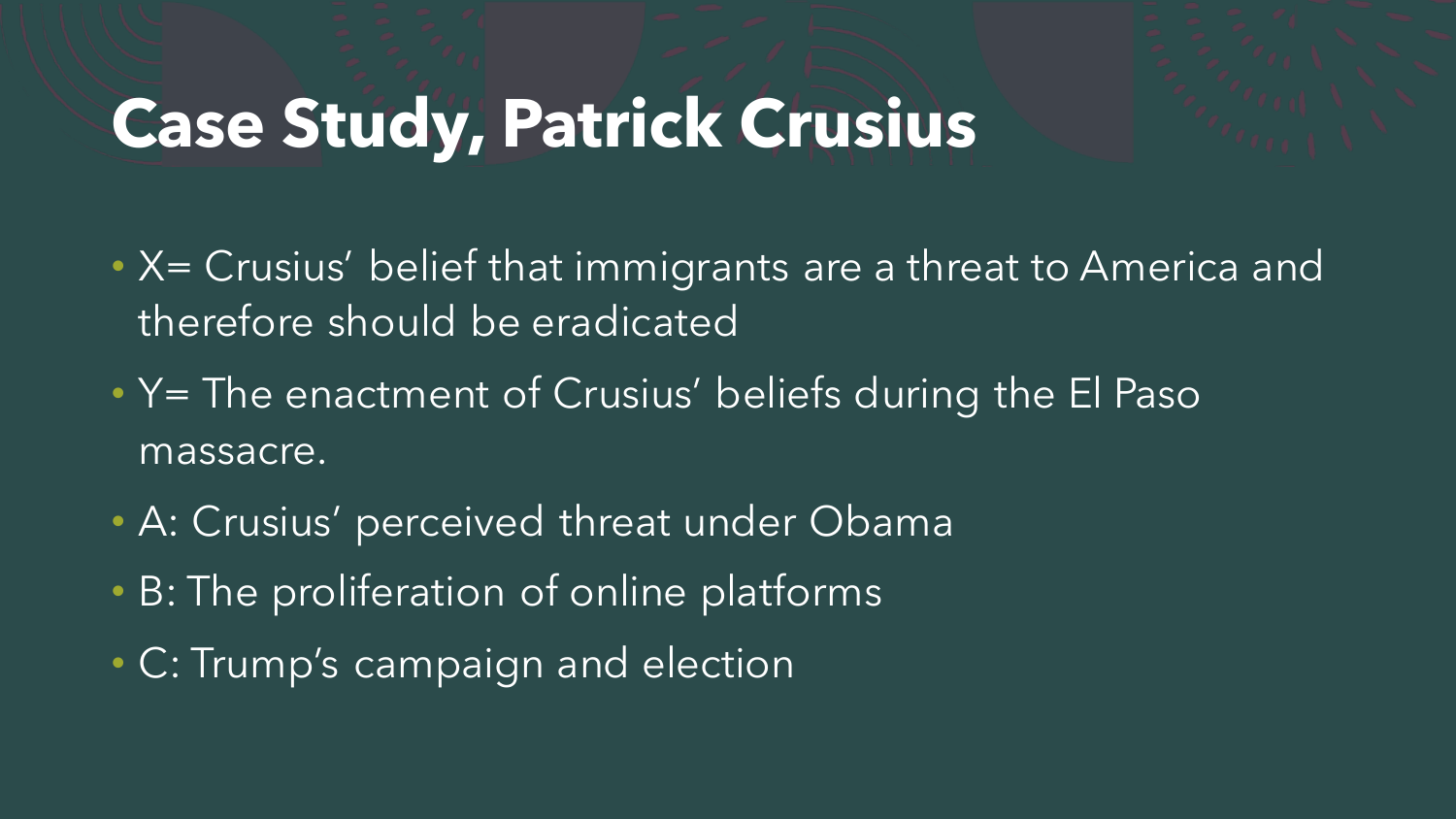## **Crusius' Twitter Page**



**Patrick Crusius** @outsi...  $\cdot$  29 Jan 17  $\sim$ #BuildTheWall is the best way that @POTUS has worked to secure our country so far!



**Tweet #NoSanctuaryCities** 

**Tweet #KeepGitmoOpen** 

**Tweet #BanSyrianRefugees** 

 $Q 5 124 01$ 

 $\alpha_0^0$ 

John doe @juhhhjgghk · Feb 13, 2017 I'm extremely proud to call Trump my President! He's doing a wonderful job and is truly going to #MAGA! #MondayMotiviation

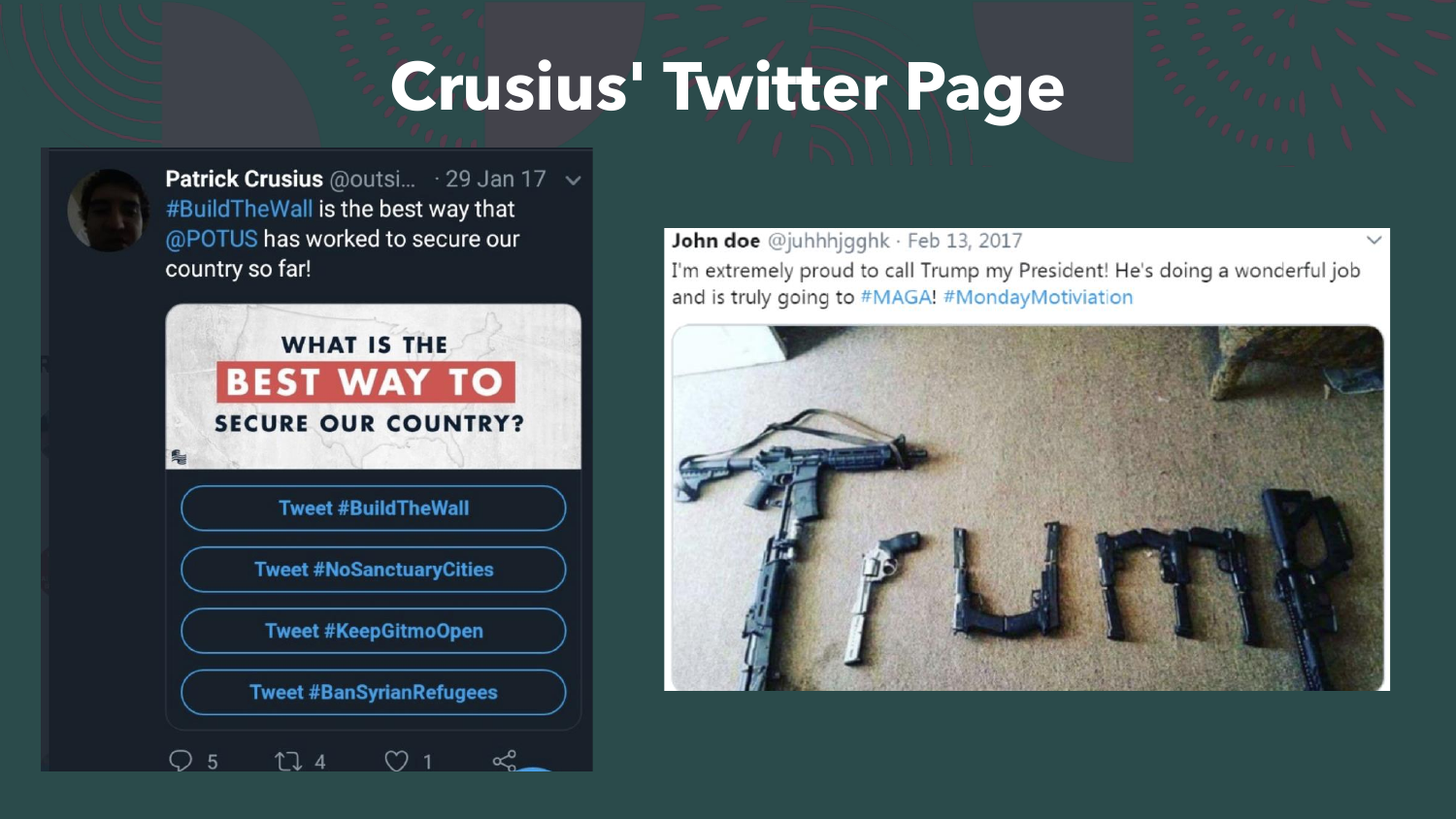#### **"The Inconvenient Truth," Crusius's Manifesto**

My ideology has not changed for several years. My opinions on automation, immigration, and the rest predate Trump and his campaign for president. I am putting this here because some people will blame the President or certain presidential candidates for the attack. This is not the case. I know that the media will probably call me a white supremacist anyway and blame Trump's rhetoric. The media is infamous for fake news. Their reaction to this attack will likely just confirm that.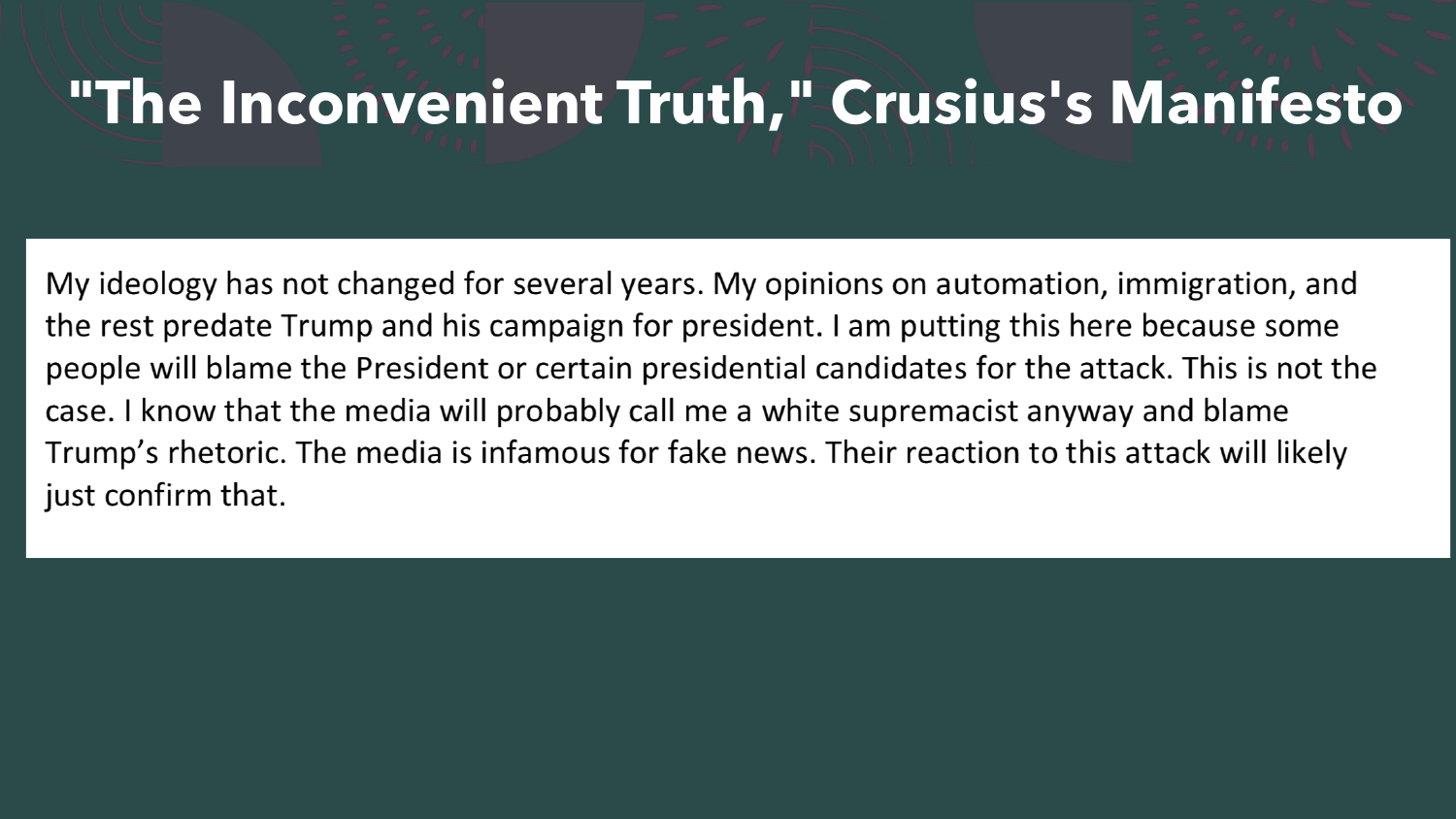#### **Online Platforms Catering to Right-Wing Extremists**





Welcome to 8chan, the Darkest Reaches of the Internet.



On 8chan, you can create your own imageboard for free with no chan experience or programming knowledge needed.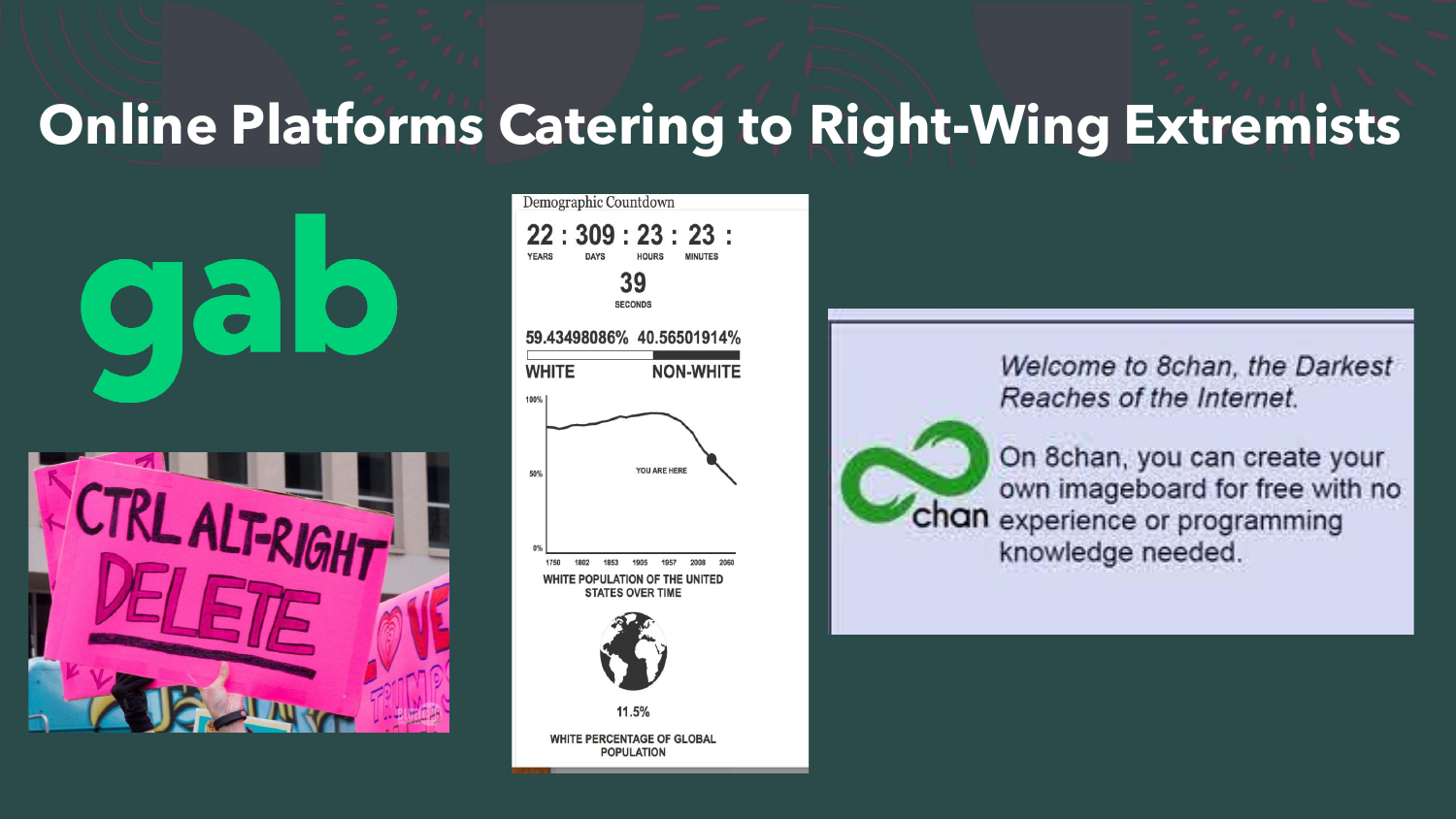# **Findings**

- Niche online platforms create a "contagion" phenomena
	- Conducive environments for radicalization
	- Direct correlation between increase in right-wing extremist mass shootings and the proliferation of such online platforms
- Trump's influence has a clear impact, but there is not enough evidence to make him directly responsible